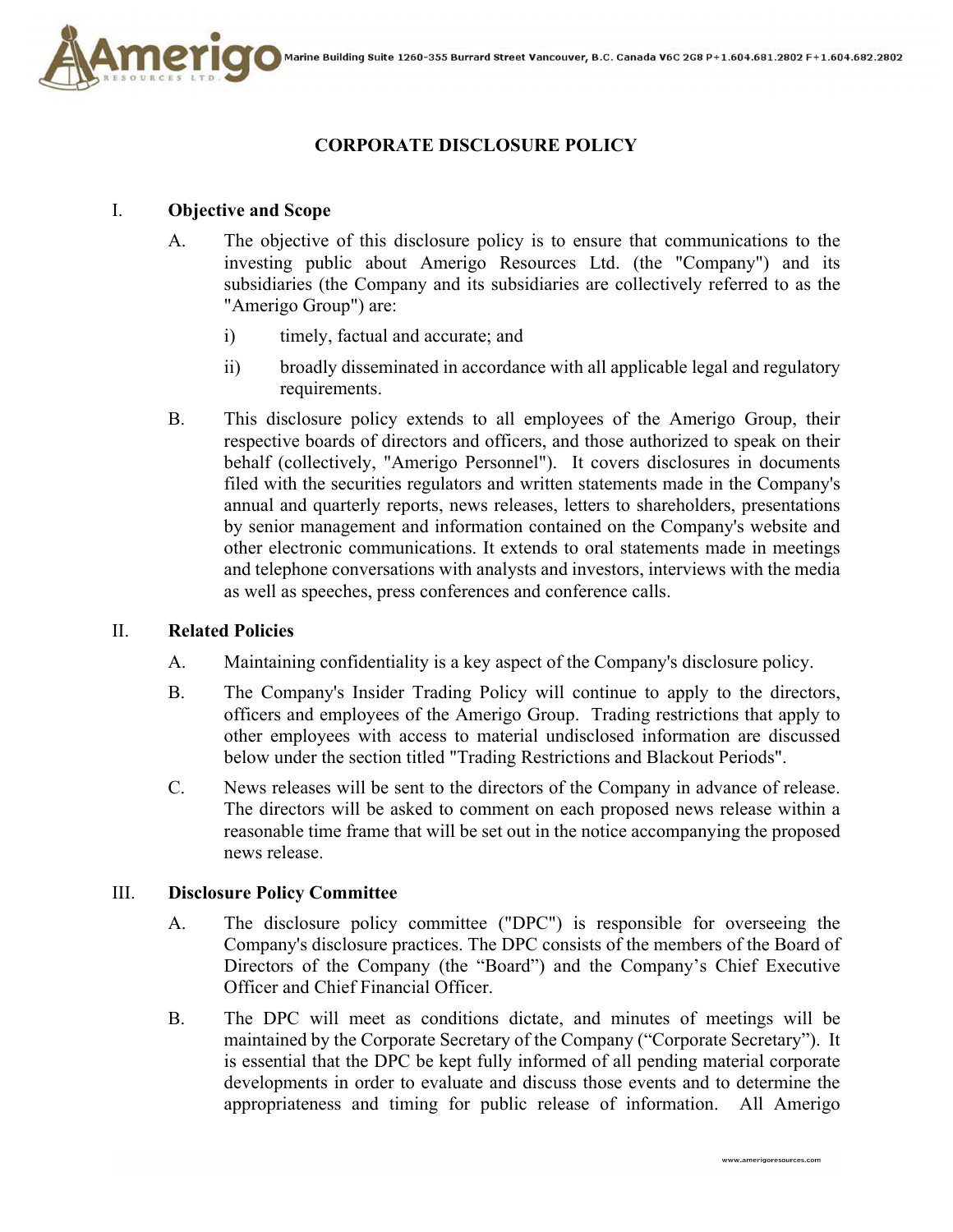

Personnel will be provided with a copy of this policy, in English or Spanish as applicable, and each of the persons listed in or currently occupying the positions set out in Exhibit A to the Company's Insider Trading Policy will confirm in writing that they have received, read and understand the provisions of this policy, and will immediately report to the DPC any development that may be material.

- C. If it is deemed that the information should remain confidential, any two members of the DPC may determine how that inside information will be controlled.
- D. The DPC will review and update, if necessary, this disclosure policy on an annual basis or as needed to ensure compliance with changing regulatory requirements.
- E. The DPC will report to the full Board concerning any issues it believes require further discussion on principles of disclosure as and when they arise.

#### **IV. Becoming Aware of Misrepresentations**

A. If any person to which this Policy applies becomes aware that (a) any information publicly disclosed by the Company contained or may have contained a misrepresentation, or (b) there has been or may have been a failure to make timely disclosure of material information, the DPC should be promptly notified and the DPC, after conducting a reasonable investigation of the information, shall endeavour to ensure that the material information, or correction thereof, as the case may be, is promptly disclosed in accordance with applicable laws and stock exchange requirements.

#### V. **Principles of Disclosure of Material Information**

- A. The DPC will set benchmarks for a preliminary assessment of materiality and will determine when developments justify public disclosure. Material information is any information relating to the business and affairs of the Company that results, or would reasonably be expected to result, in a significant change in the market price or value of the Company's securities or that would reasonably be expected to have a significant influence on a reasonable investor's investment decisions. In complying with the requirement to disclose forthwith all material information under applicable laws and stock exchange rules, the Company will adhere to the following basic disclosure principles:
	- i) Material information will be publicly disclosed immediately via news release.
	- ii) In certain circumstances, the DPC may determine that such disclosure would be unduly detrimental to the Company (for example if release of the information would prejudice negotiations in a corporate transaction), in which case the information will be kept confidential until the DPC determines it is appropriate to publicly disclose the information. In such circumstances, the DPC may cause a confidential material change report to be filed with the applicable securities regulators, and will periodically (at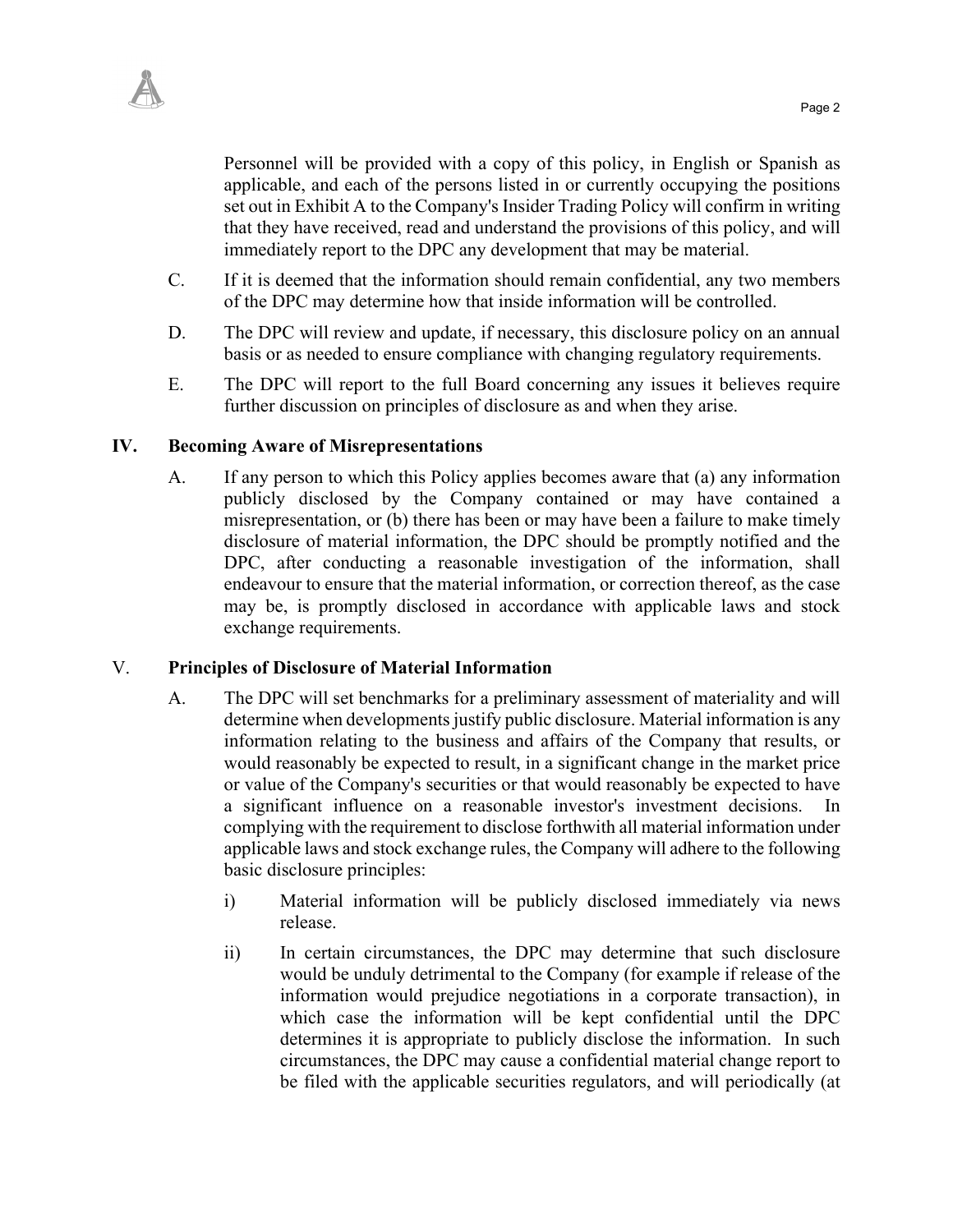

least every 10 days) review its decision to keep the information confidential (also see the section titled 'Rumours').

- iii) Disclosure must include all material information, the omission of which would make the rest of the disclosure misleading (half truths are misleading).
- iv) Unfavourable material information must be disclosed as promptly and completely as favourable information.
- v) No selective disclosure is permitted. Previously undisclosed material information must not be disclosed to selected individuals (for example, in an interview with an analyst or in a telephone conversation with an investor). If previously undisclosed material information has been inadvertently disclosed to an analyst or any other person not bound by an express confidentiality obligation, such information must be broadly disclosed immediately via news release.
- vi) Disclosure on the Company's website does not constitute adequate disclosure of material information.
- vii) Disclosure must be corrected immediately if the Company subsequently learns that earlier disclosure by the Company contained a material error at the time it was given.
- B. Disclosure of material information is permitted in the "necessary course of business," which includes disclosure to:
	- i) vendors, suppliers or strategic partners on issues such as sales and marketing, investor relations and supply contracts;
	- ii) employees, officers and Board members;
	- iii) lenders, legal counsel, auditors, financial advisors and underwriters;
	- iv) parties to negotiations;
	- v) labour unions and industry associations;
	- vi) government agencies and non-governmental regulators; and
	- vii) credit rating agencies.
- C. However, when the Company discloses material information in the necessary course of business, it should ensure that those receiving the information understand the confidential nature of the information and agree to keep the information confidential.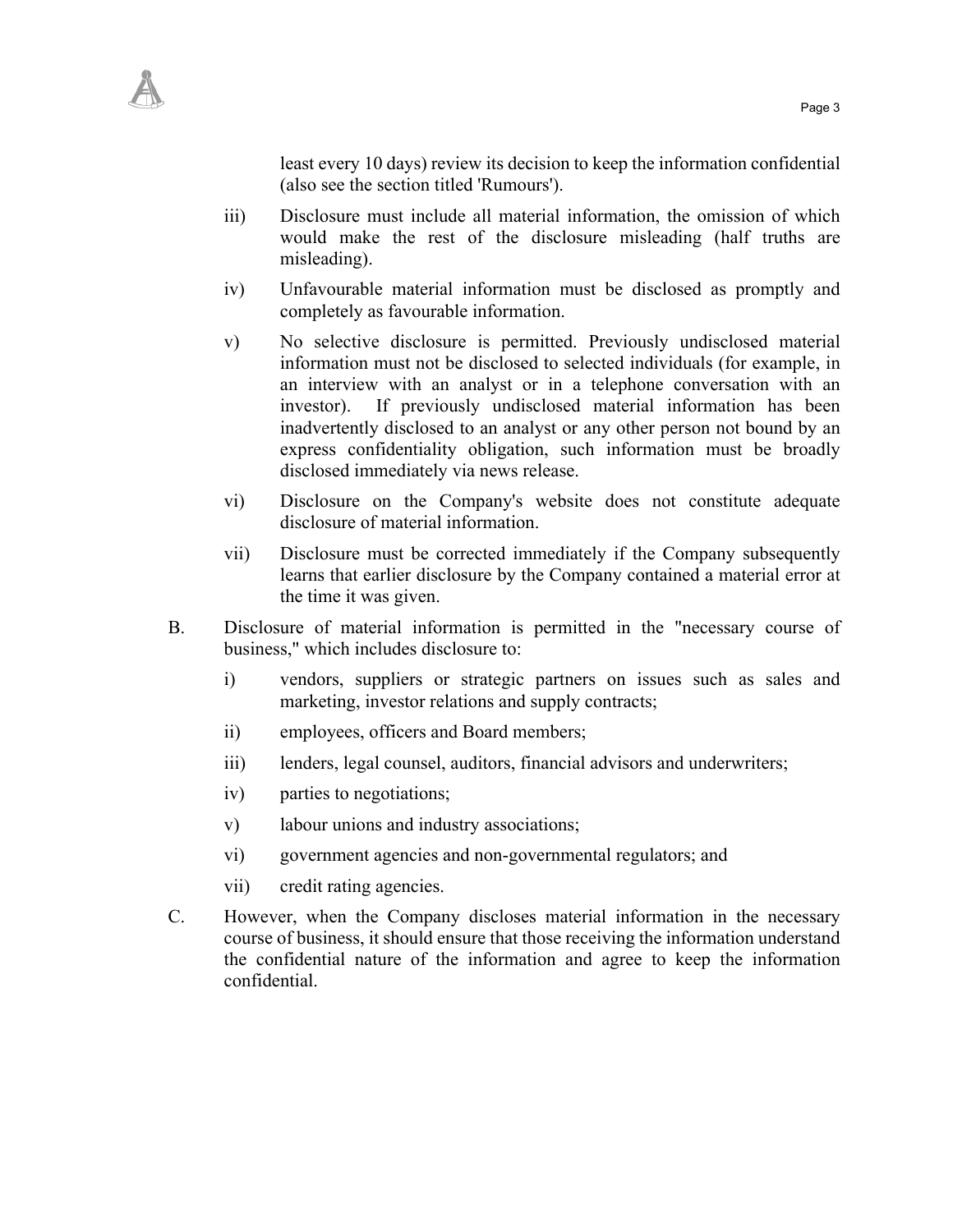

- A. The Company has an Insider Trading Policy, the purpose of which is to ensure that the directors, officers and employees of the Amerigo Group avoid any improper securities transactions and disclosures. These provisions are meant to complement and are not in substitution of that policy.
- B. It is illegal for anyone to purchase or sell securities of any public corporation with knowledge of material information affecting that corporation that has not been publicly disclosed. Except in the necessary course of business, it is also illegal for anyone to inform any other person of material non-public information. Therefore, all Amerigo Personnel with knowledge of confidential or material information about the Company or counter-parties in negotiations of material potential transactions, are prohibited from trading securities of the Company or any counterparty until the information has been fully disclosed and a reasonable period of time has passed for the information to be widely disseminated. This prohibition applies to enrolment, amendments to contributions, partial withdrawals, suspensions or terminations under the Employee Share Purchase and Stock Option Plans of the Amerigo Group, if any.
- C. Blackout periods may be prescribed from time to time by the DPC as a result of special circumstances relating to the Company pursuant to which Amerigo Personnel would be precluded from trading in securities of the Company. All parties with knowledge of such special circumstances should be covered by the blackout. Such parties may include external advisors such as legal counsel, investment bankers and counter-parties in negotiations of material potential transactions.

## VII. **Maintaining Confidentiality**

- A. Amerigo Personnel privy to confidential information are prohibited from communicating such information to anyone else other than in the necessary course of business. Efforts will be made to limit access to such confidential information to only those who need to know the information, and such persons will be advised that the information is to be kept confidential.
- B. Communication by email leaves a physical track of its passage that may be subject to later decryption attempts. Where possible, Amerigo Personnel should avoid using email to transmit confidential information.
- C. Outside parties privy to undisclosed material information concerning the Company will be told that they must not divulge such information to anyone else other than in the necessary course of business, and that they may not trade in the Company's securities until the information is publicly disclosed. Where applicable, such outside parties will confirm their commitment to non-disclosure in the form of a written confidentiality agreement.
- D. In order to prevent the misuse or inadvertent disclosure of material information, the procedures set forth below should be observed at all times: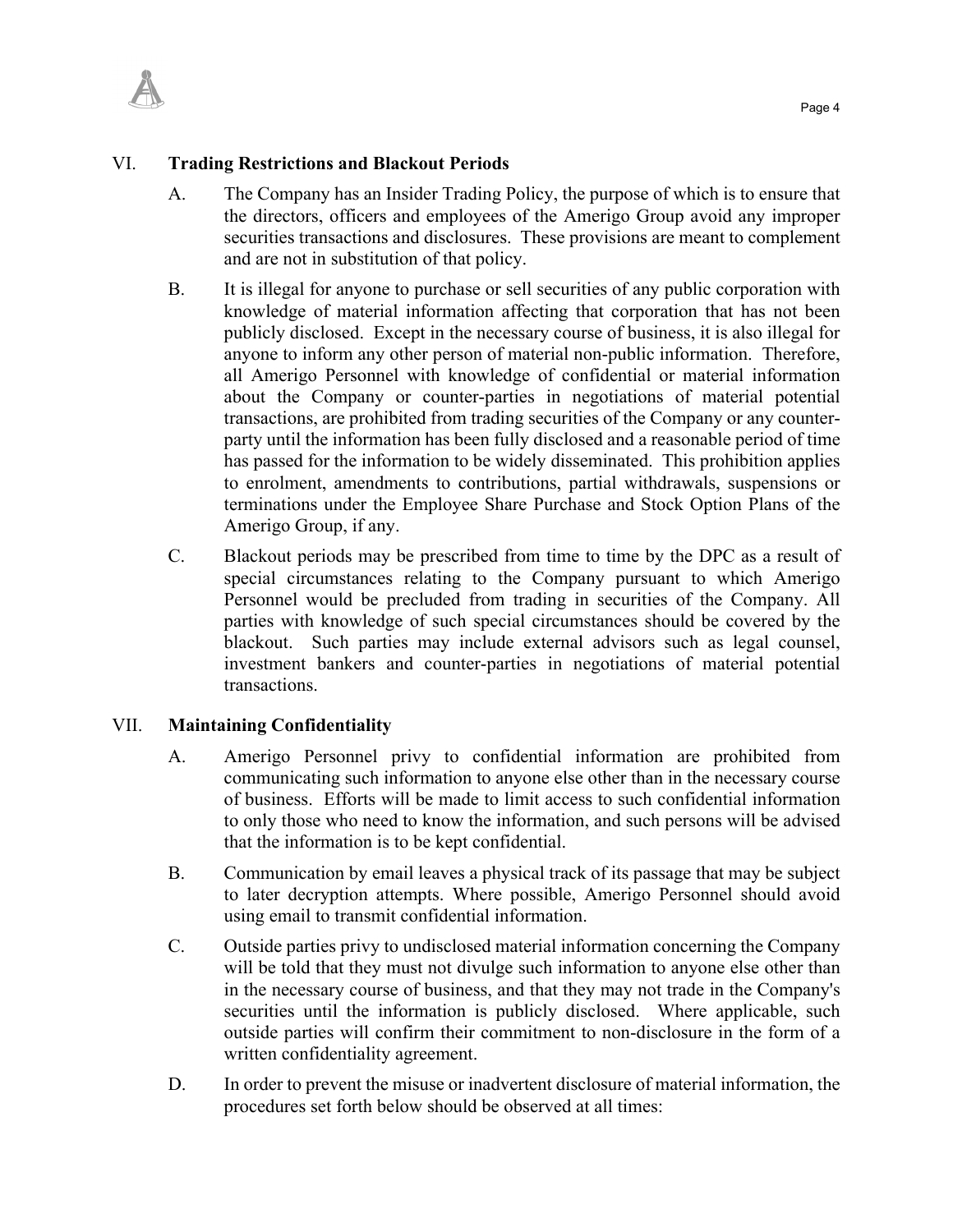

- i) Documents and files containing confidential information should be kept in a safe place to which access is restricted to individuals who "need to know" that information in the necessary course of business, and code names should be used if necessary.
- ii) Confidential matters should not be discussed in places where the discussion may be overheard, such as elevators, hallways, restaurants, airplanes or taxis.
- iii) Confidential matters should not be discussed on wireless smartphones, wireless telephones or other wireless devices.
- iv) Confidential documents should not be read or displayed in public places and should not be discarded where others can retrieve them.
- v) Amerigo Personnel must ensure they maintain the confidentiality of information in their possession outside of the office as well as inside the office.
- vi) Transmission of documents by electronic means, such as by fax or directly from one computer to another, should be made only where it is reasonable to believe that the transmission can be made and received under secure conditions.
- vii) Unnecessary copying of confidential documents should be avoided and documents containing confidential information should be promptly removed from conference rooms and work areas after meetings have concluded. Extra copies of confidential documents should be shredded or otherwise destroyed.
- viii) Access to confidential electronic data should be restricted through the use of passwords.

#### VIII. **Designated Spokepersons**

- A. The Company designates a limited number of spokespersons responsible for communication with the investment community. The Chairman and the President and Chief Executive Officer of the Company (and in their absence the Chief Financial Officer) will be the official spokespersons for the Company with the investment community. Individuals holding these offices may, from time to time, designate others within the Company to speak on behalf of the Company as backups or to respond to specific inquiries. One or more of the official spokespersons should be present during any meetings or calls involving Company staff and members of the investment community where it would be beneficial to do so.
- B. Amerigo Personnel who are not authorized spokespersons must not respond under any circumstances to inquiries from the investment community. All such inquiries will be referred to an authorized spokesperson.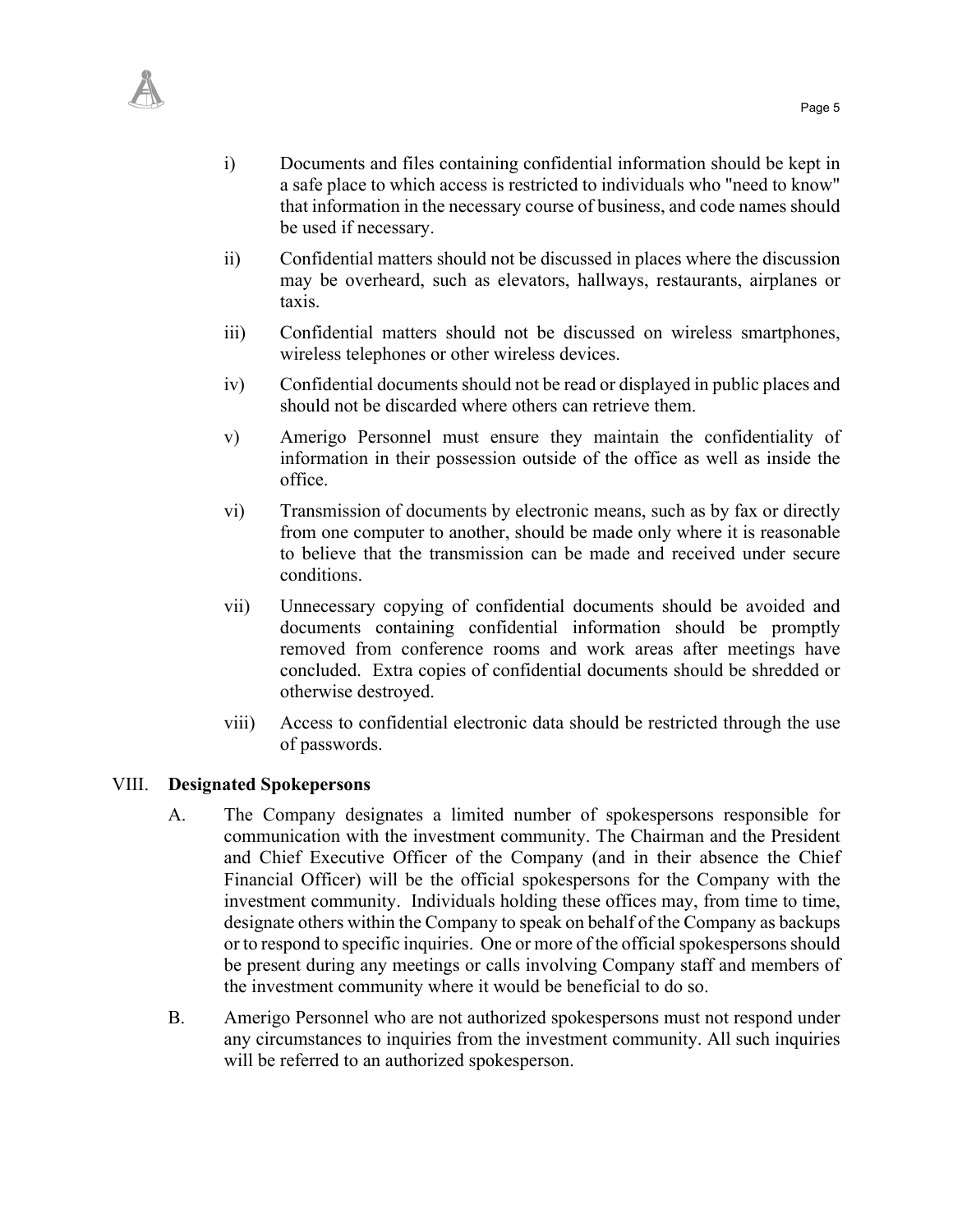

#### IX. **News Releases**

- A. Once the DPC determines that a development is material, it will distribute a draft press release to each of the Company's directors for comment. The directors of the Company will either approve the issuance of the news release or determine that the development must remain confidential for the time being, in which case appropriate confidential filings will be made and control of that inside information will be instituted. Should a material statement inadvertently be made in a selective forum, the Company will immediately issue a news release in order to fully disclose that information.
- B. If the Toronto Stock Exchange is open for trading at the time of a proposed announcement, prior notice of a news release announcing material information will be provided to the market surveillance department by the Corporate Secretary. If a news release announcing material information is issued outside of trading hours, the Corporate Secretary will notify the market surveillance department of the news release before the market opens.
- C. Annual and interim financial results will be publicly released as soon as possible following approval of the financial statements by the Audit Committee of the Board and/or the Board itself.
- D. News releases will be disseminated through an approved news wire service that provides simultaneous national and/or international distribution. News releases will be transmitted to all stock exchange members, relevant regulatory bodies, major business wires, national financial media and the local media in Canada. News releases will be sent to the management of the Company's operating divisions and subsidiaries in Canada and South America and will be made available on the Company's website immediately after release over the news wire. The news release page of the website will include a notice that advises the reader that the information posted was accurate at the time of posting, but may be superseded by subsequent news releases.

#### X. **Conference Calls**

- A. Analyst conference calls that are held for quarterly earnings and major corporate developments will be preceded by a news release containing all relevant material information. At the beginning of the call, a corporate spokesperson will direct participants to publicly available documents.
- B. The Company will provide advance notice of the conference call by issuing a news release announcing the date and time and providing information on how interested parties may access the call, or providing this information as an addendum to the previous Interim Financial Statements. In addition, the Company may invite analysts, institutional investors, the media and others to participate. Any nonmaterial supplemental information provided to participants will also be posted to the Company's website for others to view. A tape recording of the conference call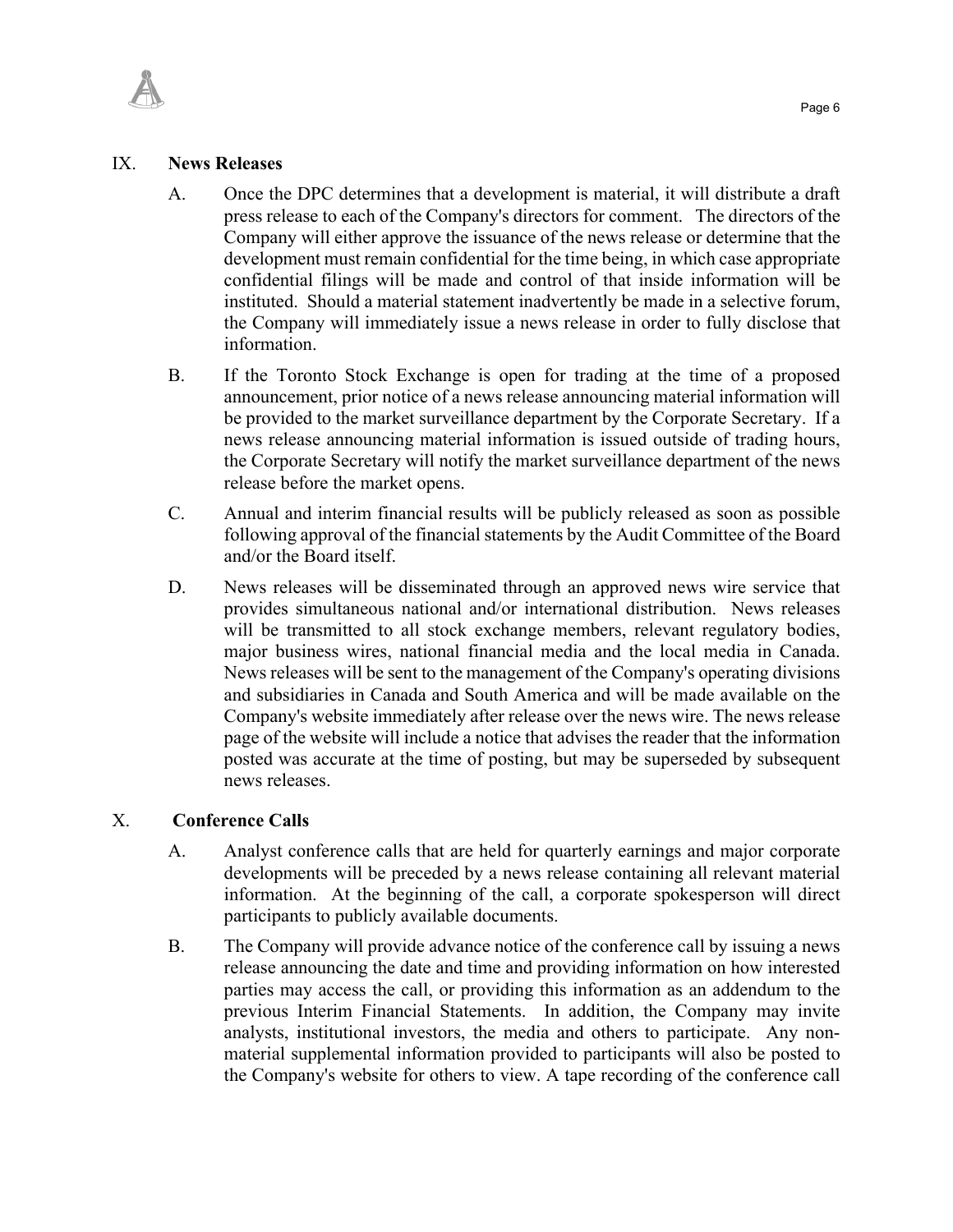

will be made available on the Company's website following the call for a minimum of 30 days, for anyone interested in listening to a replay.

C. The corporate participants in a conference call will hold a debriefing meeting immediately after the conference call and if such debriefing uncovers selective disclosure of previously undisclosed material information, the Company will immediately disclose such information broadly via news release.

#### XI. **Rumours**

The Company does not comment, affirmatively or negatively, on rumours. This also applies to rumours on the Internet. The Company's spokespersons will respond consistently to those rumours, saying, "It is our policy not to comment on market rumours or speculation." Should the Toronto Stock Exchange request that the Company make a definitive statement in response to a market rumour that is causing significant volatility in the stock, the DPC will consider the matter and decide whether to make a policy exception. If the rumour is true in whole or in part, the Company will immediately issue a news release disclosing the relevant material information.

#### XII. **Contacts With Analysts and Investors**

- A. Disclosure in individual or group meetings does not constitute adequate disclosure of information that is considered material non-public information. If the Company intends to announce material information at an analyst or shareholder meeting or press conference or conference call, the announcement must be preceded by a news release.
- B. The Company recognizes that meetings with analysts and significant investors are an important element of the Company's investor relations program. The Company will meet with analysts and investors on an individual or small group basis as needed and will initiate contacts or respond to analyst and investor calls in a timely, consistent and accurate fashion in accordance with this disclosure policy.
- C. The Company will provide only non-material information through individual and group meetings, in addition to regular publicly disclosed information, recognizing that an analyst or investor may construct this information into a mosaic that could result in material information. The Company cannot alter the materiality of information by breaking down the information into smaller, non-material components.
- D. The Company will provide on request the same sort of detailed, non-material information to individual investors or the general public that it has provided to analysts and institutional investors.
- E. Where practicable, more than one corporate representative should be present at all individual and group meetings. A debriefing will be held after such meetings and if such debriefing uncovers selective disclosure of previously undisclosed material information, the Company will immediately disclose such information broadly via news release.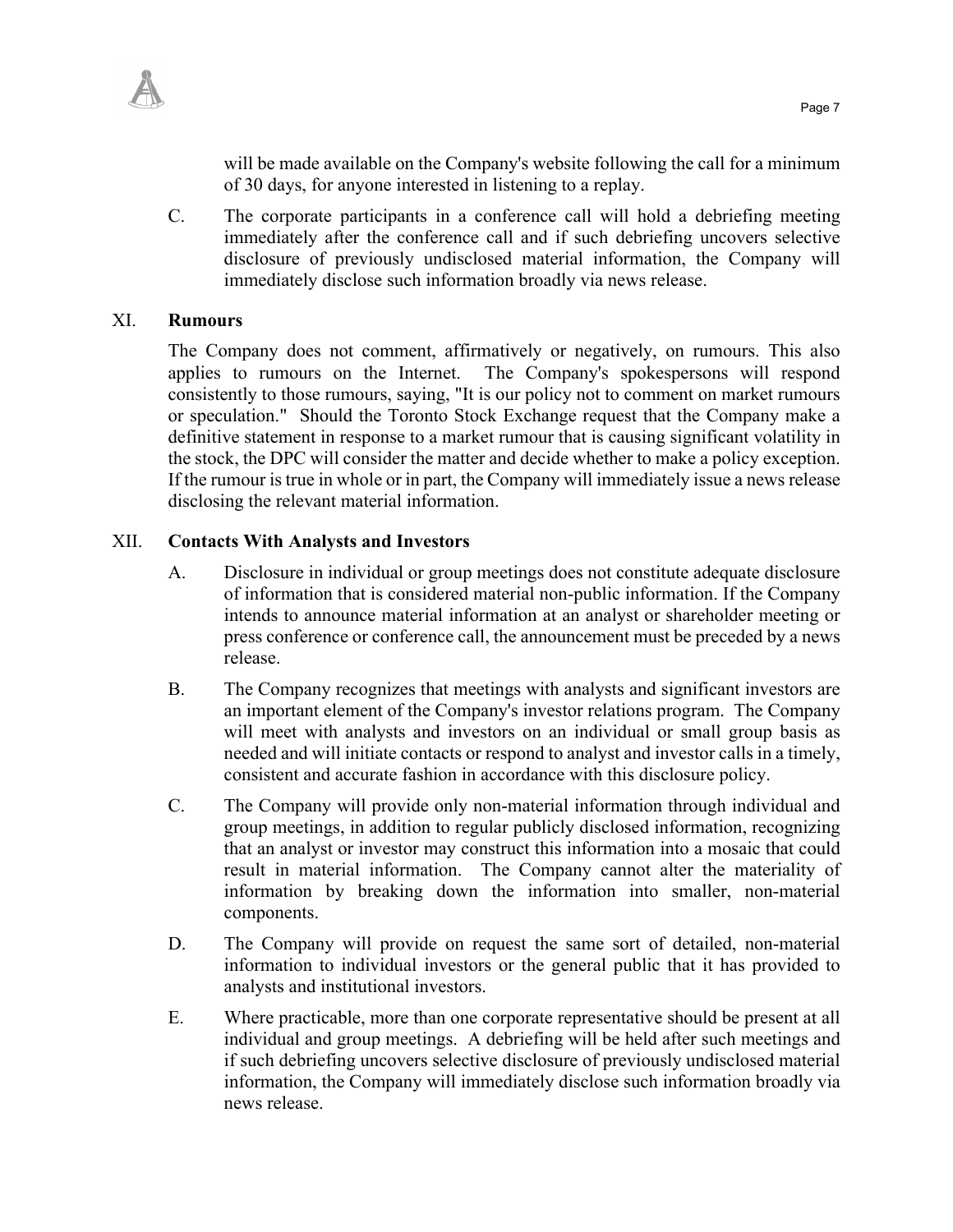### XIII. **Reviewing Analyst Draft Reports and Models**

- A. It is the Company's policy to review, upon request, analysts' draft research reports or models. The Company will review the report or model for the purpose of pointing out errors in fact based on publicly disclosed information. It is the Company's policy, when an analyst inquires with respect to his/her estimates, to question an analyst's assumptions if the estimate is significantly outside the range of estimates and/or the Company's published earnings guidance. The Company will limit its comments in responding to such inquiries to non-material information. The Company will not confirm, or attempt to influence, an analyst's opinions or conclusions and will not express comfort with the analyst's model and earnings estimates.
- B. In order to avoid appearing to "endorse" an analyst's report or model, the Company will provide its comments orally or will attach a disclaimer to written comments to indicate the report was reviewed only for factual accuracy.

#### XIV. **Forward-Looking Information**

Should the Company elect to disclose forward-looking information in continuous disclosure documents, speeches, conference calls, etc., the following guidelines will be observed.

- A. The information, if deemed material, will be broadly disseminated via news release, in accordance with this disclosure policy.
- B. The information will be clearly identified as forward-looking.
- C. The Company will identify all material assumptions used in the preparation of the forward-looking information.
- D. The information will be accompanied by a statement that identifies, in very specific terms, the risks and uncertainties that may cause the actual results to differ materially from those projected in the statement.
- E. The information will be accompanied by a statement that disclaims the Company's intention or obligation to update or revise the forward-looking information, whether as a result of new information, future events or otherwise. Notwithstanding this disclaimer, should subsequent events prove past statements about current trends to be materially off target, the Company may choose to issue a news release explaining the reasons for the difference. In this case, the Company will update its guidance on the anticipated impact on revenue and earnings (or other key metrics).

## XV. **Managing Expectations**

A. The Company will try to ensure that, through its regular public dissemination of quantitative and qualitative information, analysts' estimates are in line with the Company's own expectations. The Company will not confirm, or attempt to influence, an analyst's opinions or conclusions and will not express comfort with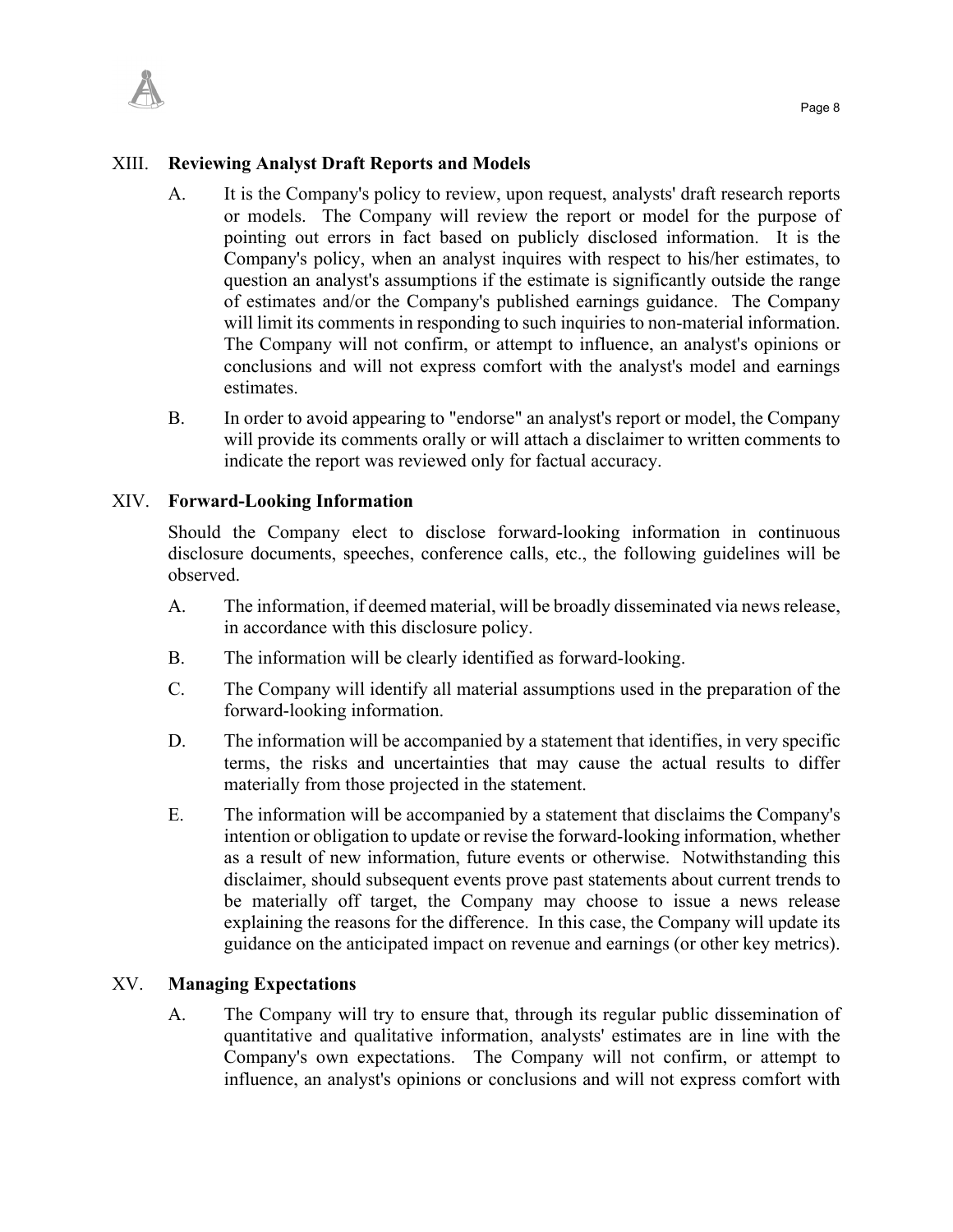analysts' models and earnings estimates other than to question their underlying assumptions.

B. If the Company has determined that it will be reporting results materially below or above publicly held expectations, it will disclose this information in a news release in order to enable discussion without risk or selective disclosure.

### XVI. **Quiet Periods**

As a general rule, subject to the discretion of the DPC, the Company will observe a quarterly quiet period commencing two (2) weeks before the date of the Company's regularly scheduled release of quarterly or annual financial results and ending with the issuance of a press release disclosing quarterly or annual financial results. The timing of quarterly quiet period may be varied from time to time at the discretion of the DPC.

### XVII. **Disclosure Record**

The Corporate Secretary will maintain a five year file containing all public information about the Company, including continuous disclosure documents, news releases, analysts' reports, transcripts or tape recordings of conference calls, debriefing notes and notes from meetings and telephone conversations with analysts and investors.

#### XVIII. **Electronic Communications**

- A. This disclosure policy also applies to electronic communications. Accordingly, Amerigo Personnel responsible for written and oral public disclosures will also be responsible for electronic communications.
- B. The DPC is responsible for establishing and monitoring processes that ensure that all corporate information placed on the Company's website is accurate, complete, up-to-date and in compliance with relevant securities laws.
- C. Investor relations material will be contained within a separate section of the Company's website and will include a notice that advises the reader that the information posted was accurate at the time of posting, but may be superseded by subsequent disclosures. All data posted to the investor section of the Company's website, including text and audio-visual material, will show the date such material was issued. Any material changes in information must be updated immediately.
- D. Disclosure on the Company's website alone does not constitute adequate disclosure of information that is considered material non-public information. Any disclosures of material information on its website will be preceded by the issuance of a news release.
- E. The Corporate Secretary will also be responsible for responses to electronic inquiries from investors and financial analysts. Only public information or information which could otherwise be disclosed in accordance with this disclosure policy will be utilized in responding to electronic inquiries.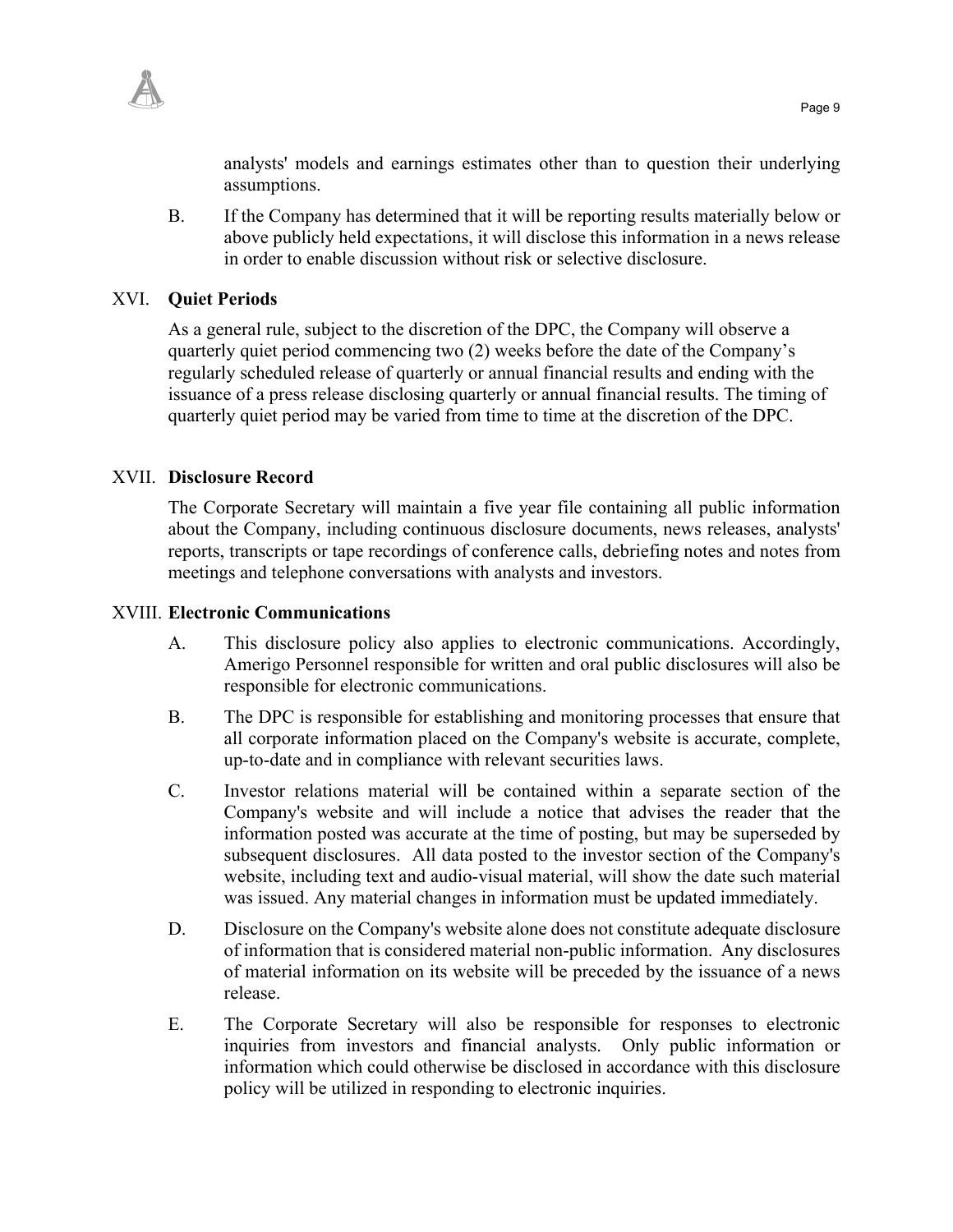

F. In order to ensure that no material undisclosed information is inadvertently disclosed, Amerigo Personnel are prohibited from participating in Internet chat rooms or newsgroup discussions on matters pertaining to the Company's activities or its securities. Amerigo Personnel who encounter a discussion pertaining to the Company should advise the Corporate Secretary immediately, so the discussion may be monitored.